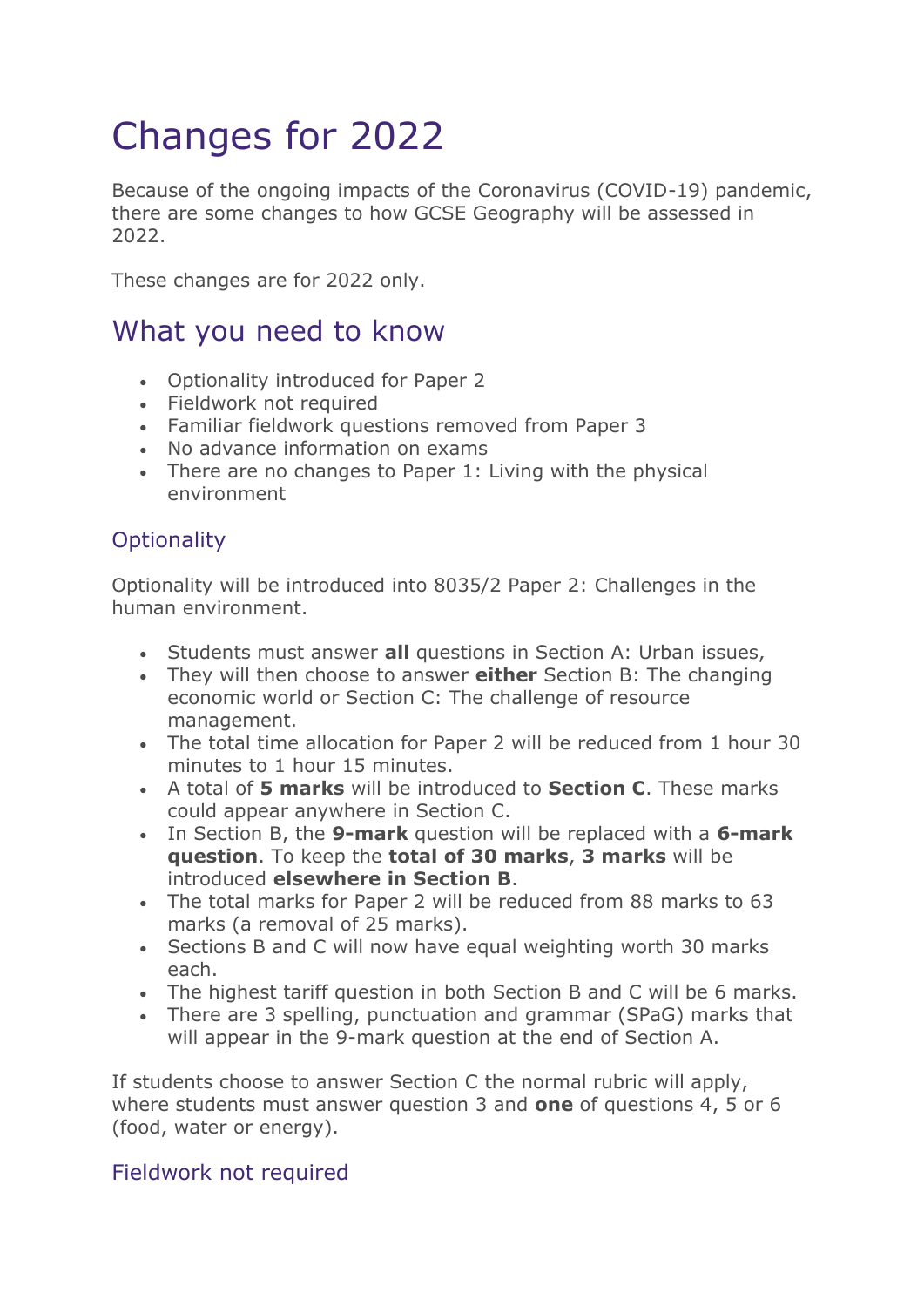Students do not need to complete fieldwork for 2022.

This means you do not need to submit a centre declaration form to say that students have been given the opportunity to undertake fieldwork.

#### Familiar fieldwork questions removed

Because fieldwork is not required, we'll remove questions about students' own fieldwork experience (known as 'familiar fieldwork') from the exam.

This means we'll be making some changes to Paper 3: Geographical applications.

- Question 5, Section B (on familiar fieldwork) will be removed.
- There are 3 SPaG marks in question 5 which will be moved to one of the 6-mark questions within Section A (issue evaluation) so that students can still access these marks
- The total number of marks available for the 8035/3 paper will reduce from 76 to 56 marks (a removal of 20 marks).
- The total time allocation for the 8035/3 paper will reduce from 1 hour 15 minutes to 1 hour.

Questions on 'unfamiliar fieldwork' (theoretical understanding of the fieldwork enquiry process) will remain.

## Total marks and sample papers

- The total marks for the overall qualification will be reduced from 252 to 207.
- Although the total number of marks in Paper 2 and Paper 3 have reduced, these marks will be scaled up to maintain the usual weightings for each exam (Paper 1 and 2 - 35%, Paper 3 - 30%).
- We've published two sample papers to show how the structure of [Paper 2](https://filestore.aqa.org.uk/resources/geography/AQA-80352-SQP-SS-22.PDF) (2.8 MB) and [Paper 3](https://filestore.aqa.org.uk/resources/geography/AQA-80353-SQP-SS-22.PDF) (1.8 MB) will work in 2022. These can be found in [assessment resources](https://www.aqa.org.uk/subjects/geography/gcse/geography-8035/assessment-resources?f.Exam+series%7CW=Sample+set+%282022+exams+only%29) on our website. These are amended versions of the 2018 exam papers and the purpose is to show the structure of the papers only. The Paper 2 sample contains no new questions, but will show where new questions will be added or changed for the June 2022 series.

The Assessment Objective weightings for 2022 will now differ slightly to those outlined in the specification:

Weightings for AO1 in the usual series - 15% Weightings for AO1 in Summer 2022\* – 15%

Weightings for AO2 in the usual series - 25% Weightings for AO2 in Summer 2022\* – 27%